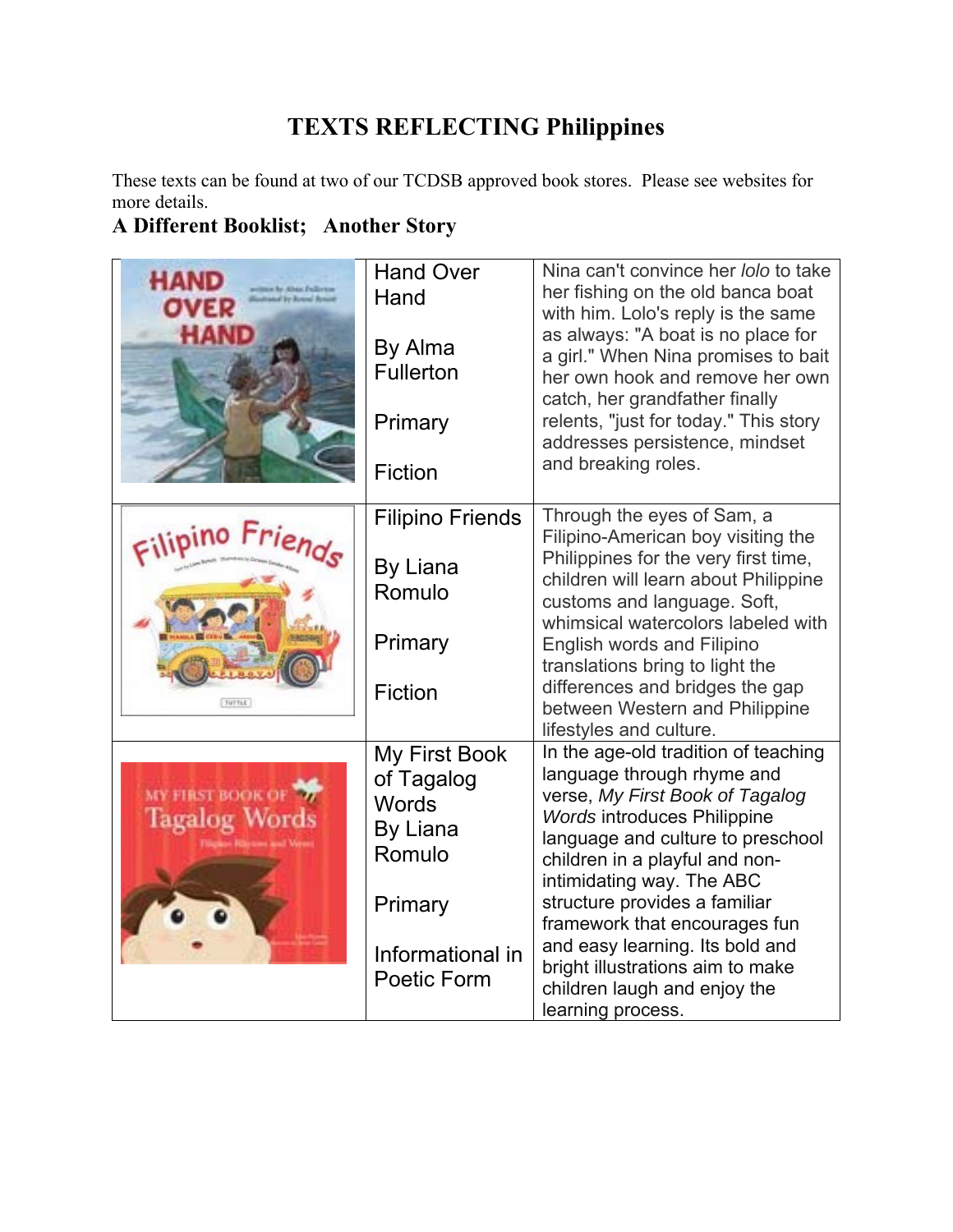| WHERE IS<br>Winnipeq | Where is<br>Winnipeg?<br><b>By Darlyne</b><br><b>Bautista</b><br>Primary<br><b>Fiction</b><br>Immigration            | Follow this little Filipina girl as she<br>investigates around town where<br>her family is immigrating to. The<br>answers she finds will surprise<br>you! 'Where is Winnipeg?' is a<br>heart-warming tale that will give<br>kids a sense of what it may mean<br>to move from the Philippines to<br>Canada. Includes some Filipino<br>language.                                                                                                             |
|----------------------|----------------------------------------------------------------------------------------------------------------------|------------------------------------------------------------------------------------------------------------------------------------------------------------------------------------------------------------------------------------------------------------------------------------------------------------------------------------------------------------------------------------------------------------------------------------------------------------|
| Pan de Sal           | Pan de Sal<br>Saves the Day<br>by Norma<br>Chikiamco<br>Primary/Junior<br>Fiction<br>(Image/Identity)                | A heart-warming story of a young<br>Filipino girl who builds self-<br>confidence after spending a day<br>with her classmates, This is an<br>award-winning inspiring tale of a<br>young girl named Pan de Sal who<br>lives in the Philippines. For<br>anyone who has ever felt like an<br>outsider or experienced<br>adversity, Pan de Sal Saves the<br>Day teaches children to see the<br>unique qualities in everything and<br>everyone, even themselves. |
| Ward Ch              | Filipino<br>Children's<br>Favourite<br><b>Stories</b><br>By Liana elena<br>Fomulo<br>Primary/Junior<br>Myths/Legends | Filipino Children's Favourite<br>Stories presents well-loved myths<br>and tales from the Philippines. It<br>introduces Maga the giant crab,<br>and a host of other intriguing<br>characters. Many of the tales have<br>been transmitted from mother to<br>child over many centuries themes-<br>-such as the forces of good<br>triumphing over evil, children<br>rebelling against adults and the<br>weak prevailing over the strong.                       |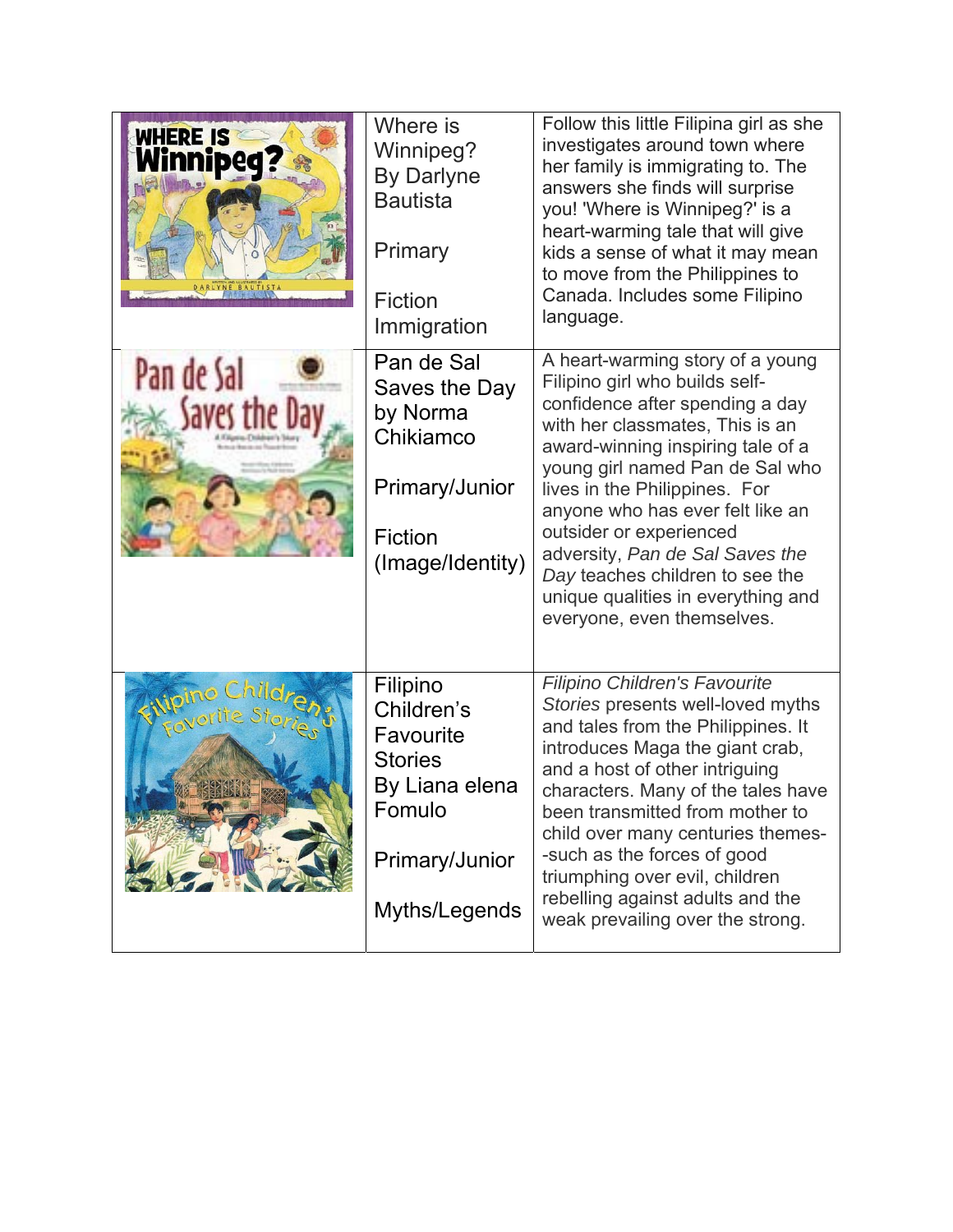| <b>FILIPINO</b><br><b>CELEBRATIONS</b> | Filipino<br><b>Celebrations</b><br>By Liana<br>Romulo<br><b>Primary/Junior</b><br>Informational<br>Text                                      | Filipino Celebrations brings to life<br>the festivals and celebrations of<br>this diverse island nation. Filipino<br>Celebrations includes activities<br>such as games, songs, crafts and<br>recipes which encourage children<br>to participate and learn while<br>having fun. Children will learn the<br>history of each holiday, its cultural<br>influences, the varied ways in<br>which people celebrate in different<br>regions of the Philippines, special<br>customs and foods, key words and<br>phrases, and more. |
|----------------------------------------|----------------------------------------------------------------------------------------------------------------------------------------------|---------------------------------------------------------------------------------------------------------------------------------------------------------------------------------------------------------------------------------------------------------------------------------------------------------------------------------------------------------------------------------------------------------------------------------------------------------------------------------------------------------------------------|
|                                        | Our Rights:<br><b>How Kids are</b><br>Changing the<br>World<br>By Janet<br>Wilson<br>Junior/<br>Intermediate<br>Informational<br><b>Text</b> | This around-the-world tour<br>introduces readers to children<br>fighting for human rights and<br>social justice. One of them is<br>Emman Bagual who founded<br>Mind Your Rights to fight child<br>labor in the Philippines. A diverse<br>range of other issues is covered,<br>including aboriginal rights, human<br>trafficking and child soldiers, and<br>the full United Nations Convention<br>on the Rights of the Child can be<br>found alongside tips for how kids<br>everywhere can make a<br>difference.           |
| Д<br>TAWI-TA<br><b>HAMILTON</b>        | The Imam of<br>Tawi-Tawi<br>By lan<br>Hamilton<br>Intermediate<br><b>High School</b><br><b>Crime Thriller</b>                                | A compulsive suspense thriller.<br>Ava must fly to Manila to meet with<br>Senator Miguel Ramirez. Ramirez<br>asks Ava to investigate a college<br>in Tawi-Tawi, an island province in<br>the Philippines, which he suspects<br>is training terrorists. The art is built<br>around the relatively short<br>chapters that end with questions<br>which compel you to read 'just one<br>more chapter'.                                                                                                                        |